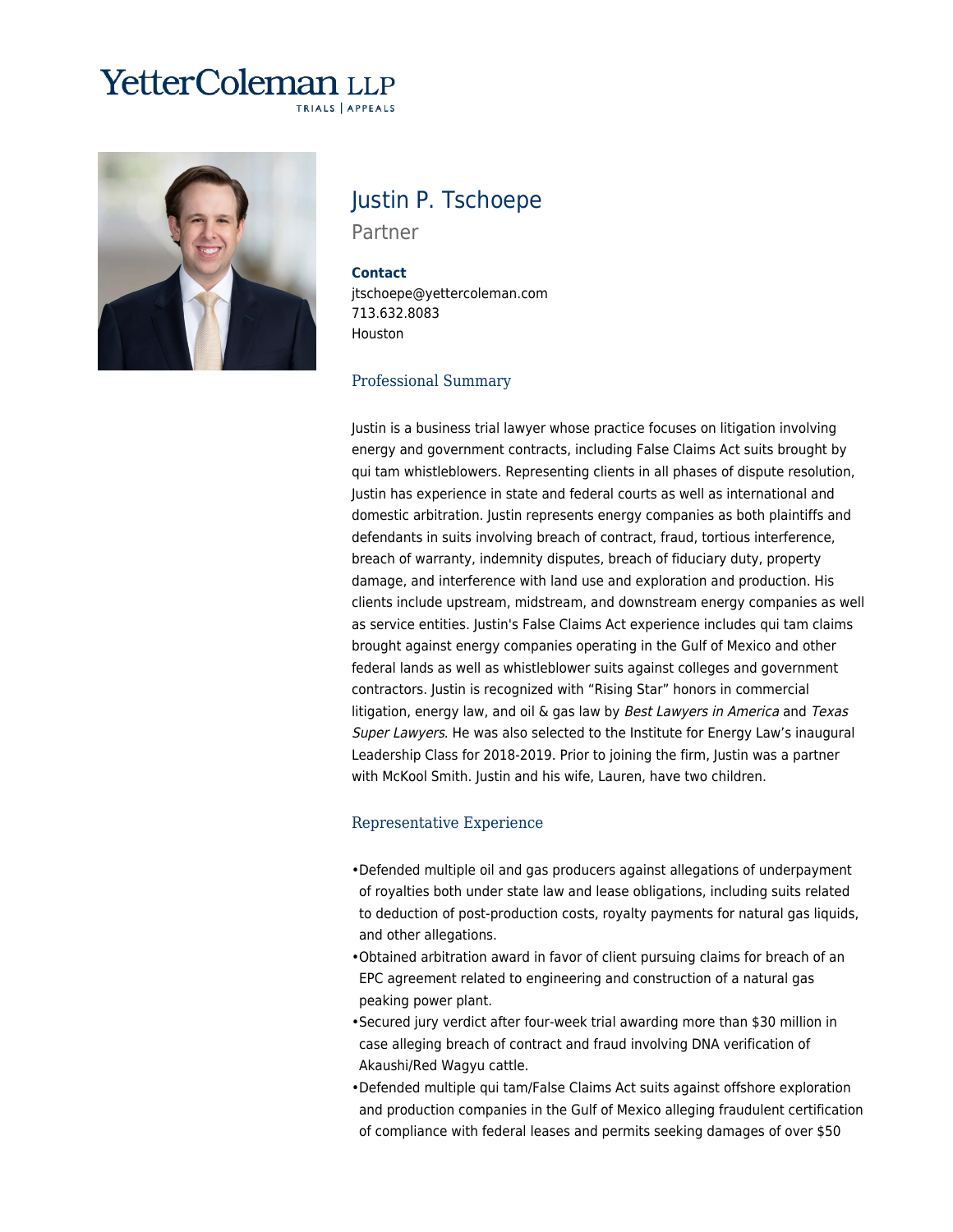billion, obtaining complete dismissal of one case on summary judgment and a voluntary non-suit of another after filing a motion to dismiss.

- Successfully defended client in ICC arbitration over an alleged breach of a consulting contract relating to oil and gas exploration in the Middle East.
- Defended offshore oil and gas operator against qui tam/False Claims Act allegations that the company fraudulently underpaid royalties to the federal government by taking transportation deductions for costs related to subsea movements of production and costs related to the building of tension leg platforms in the deep-water Gulf of Mexico.
- Defended trading company in suit alleging breach of a buy/sell provision in a crude oil purchase agreement related to the purchase of crude oil in the Permian Basin and subsequent re-sell of crude on the United States Gulf Coast.

## Professional Honors & Affiliations

- ["](https://www.yettercoleman.com/2022-best-lawyers-in-america-recognizes-17-yetter-coleman-lawyers-as-best-lawyers-and-ones-to-watch-in-12-areas-of-commercial-litigation/)[Ones to Watch](https://www.yettercoleman.com/2022-best-lawyers-in-america-recognizes-17-yetter-coleman-lawyers-as-best-lawyers-and-ones-to-watch-in-12-areas-of-commercial-litigation/)["](https://www.yettercoleman.com/2022-best-lawyers-in-america-recognizes-17-yetter-coleman-lawyers-as-best-lawyers-and-ones-to-watch-in-12-areas-of-commercial-litigation/) [by](https://www.yettercoleman.com/2022-best-lawyers-in-america-recognizes-17-yetter-coleman-lawyers-as-best-lawyers-and-ones-to-watch-in-12-areas-of-commercial-litigation/) *Best Lawyers in America* [in Commercial Litigation and](https://www.yettercoleman.com/2022-best-lawyers-in-america-recognizes-17-yetter-coleman-lawyers-as-best-lawyers-and-ones-to-watch-in-12-areas-of-commercial-litigation/) [Energy Law, 2021-2022; Oil & Gas Law, 2022](https://www.yettercoleman.com/2022-best-lawyers-in-america-recognizes-17-yetter-coleman-lawyers-as-best-lawyers-and-ones-to-watch-in-12-areas-of-commercial-litigation/)
- ["Texas Rising Star," in Energy & Natural Resources by Thomson Reuters'](https://www.yettercoleman.com/yetter-coleman-attorneys-recognized-as-super-lawyers-2022-texas-rising-stars/) [Super](https://www.yettercoleman.com/yetter-coleman-attorneys-recognized-as-super-lawyers-2022-texas-rising-stars/) [Lawyers](https://www.yettercoleman.com/yetter-coleman-attorneys-recognized-as-super-lawyers-2022-texas-rising-stars/)[, 2017-2022](https://www.yettercoleman.com/yetter-coleman-attorneys-recognized-as-super-lawyers-2022-texas-rising-stars/)
- •Member: Institute for Energy Law Inaugural Leadership Class, 2018-2019
- Former Co-Chair: Houston Young Lawyers Association Energy Counsel Committee
- •Member: University of Houston Law Center Young Alumni Committee
- •Member: University of Texas System Chancellor's Centurions
- •Member: Kappa Alpha Omicron Educational Foundation Housing Board

### Presentations & Publications

- "Oil & Gas Companies Face Broader Exposure to FCA Liability Under COVID Stimulus Programs," Energy Law Advisor, September 14, 2020 (co-author)
- "DOJ Policy Changes Regarding Cooperation of Business Entities and Pursuit of Individual Defendants," Fulbright Briefing, February 2019 (co-author)
- "The Current State of Renewable Energy Disputes," Parts 1-4, Law360, April 2017 (co-author)
- "Supreme Court Endorses 'Implied Certification' FCA Claims," Fulbright Briefing, June 17, 2016 (co-author)
- •"Look to Pa. Case on Standard of Liability For Fracking," Law360, March 30, 2015 (co-author)
- "Supreme Court Prevents Class Plaintiffs from Stipulating Around Federal CAFA Jurisdiction," Fulbright Briefing, March 21, 2013
- "A Fraud Against One is Apparently a Fraud Against All: The Fraud Enforcement and Recovery Act's Unprecedented Expansion of Liability Under the False Claims Act," 47 Hous. L. Rev. 741, 2010

#### Education & Professional Background

• The University of Houston Law Center, J.D., summa cum laude, 2011 (Order of the Coif, Order of the Barons, National Order of Scribes, Articles Editor, 2010